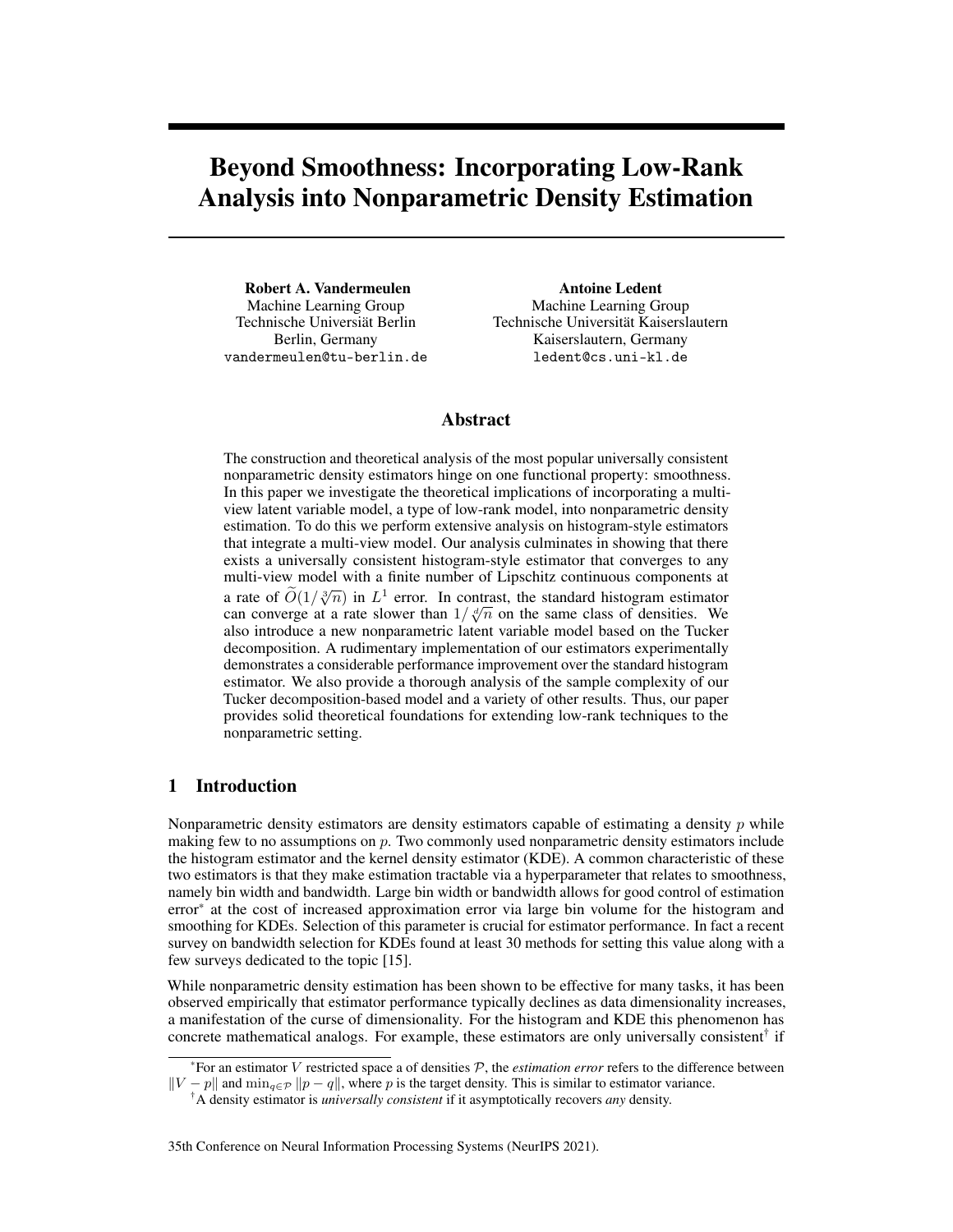$n \to \infty$  and  $h \to 0$ , with  $nh^d \to \infty$ , where n is the number of samples, d is the data dimension, and  $h$  is the bin width for the histogram and bandwidth parameter for the KDE [14]. One may then wonder whether there exists some other way to constrain model capacity so as to alleviate this exponential dependence on dimension.

In this paper we theoretically analyze the advantages of including a constraint akin to matrix/tensor rank in a nonparametric density estimator. We do so by analyzing histogram-style estimators (estimators that output a density that are piecewise constant on bins defined by a grid) that are enforced to have a low-rank PARAFAC or Tucker decomposition. Enforcing this low-rank constraint in the histogram estimator allows for much faster rates on  $h \to 0$ , while still controlling estimation error. This can remove the exponential penalty on rate of convergence that dimensionality produces with the standard histogram estimator.

The bulk of this work focuses on analysis of hypothetical estimators that, while offering large statistical advantages over the standard histogram estimator, are not computationally tractable. At the end of this work we include experiments demonstrating that low-rank histograms, computed using an off-the-shelf nonnegative tensor factorization library [23], consistently outperform the standard histogram estimator.

#### 1.1 Density Models

Here we introduce the low-rank models that will be used to constrain our estimators. The first is a *multi-view model*. A multi-view model p is a finite mixture  $p = \sum_{i=1}^{k} w_i f_i$  whose components are separable densities  $f_i = p_{i,1} \otimes p_{i,2} \otimes \cdots \otimes p_{i,d}$ <sup> $\ddagger$ </sup> [19, 1, 37, 36]. A multi-view model has the following form

$$
p(x_1, x_2, \dots, x_d) = \sum_{i=1}^{k} w_i p_{i,1}(x_1) p_{i,2}(x_2) \cdots p_{i,d}(x_d).
$$
 (1)

A multi-view model with one component is typically called a *naive Bayes model*. For the estimators we propose, the component marginals  $p_{i,j}$  will have the form of one-dimensional histograms and the number of components k will be limited to restrict estimator capacity. When  $k = 1$  the model is equivalent to a naive Bayes model,  $p(x_1, x_2, \ldots, x_d) = p_1(x_1) p_2(x_2) \cdots p_d(x_d)$ . When the component marginals  $p_{i,j}$  are histograms increasing k expands the set of potential estimates from naive Bayes models when  $k = 1$  to all possible histogram estimates.

The models in this paper are motivated by nonnegative tensor factorizations so we term them generally as *nonparametric nonnegative tensor factorization* (NNTF) *models*. The previous model was related to nonnegative PARAFAC [34]. Our second model is based on the nonnegative Tucker decomposition [22]. A density in this model utilizes d collections,  $\mathcal{F}_1, \ldots, \mathcal{F}_d$ , of k one-dimensional densities,  $\mathcal{F}_i = \{p_{i,1}, \ldots, p_{i,k}\}\$ , and some probability measure that randomly selects one density from each  $\mathcal{F}_i$ . This measure a can be represented by a tensor  $W \in \mathbb{R}^{k^{\times d}}$  where the probability of selecting  $(p_{1,i_1},\ldots,p_{d,i_d})$  from  $\mathcal{F}_1\times\cdots\times\mathcal{F}_d$  is  $W_{i_1,\ldots,i_d}$ . To sample from this model we first randomly select the marginal distributions  $p_{1,i_1}, \ldots, p_{d,i_d}$  according to W, and an observation is sampled according to the d-dimensional distribution  $p_{1,i_1} \otimes p_{2,i_2} \otimes \cdots \otimes p_{2,i_2}$ . The density of this model is

$$
p(x_1, x_2, \dots, x_d) = \sum_{i_1=1}^k \dots \sum_{i_d=1}^k W_{i_1, \dots, i_d} p_{1, i_1}(x_1) p_{2, i_2}(x_2) \dots p_{d, i_d}(x_d).
$$
 (2)

We are unaware of previous works investigating this model for general probability distributions so we will simply term it the *Tucker model*. Again we will investigate estimators where the component marginals are one-dimensional histograms and small  $k$  corresponds to reduced model capacity. We remark that Tucker decompositions typically have a rank *vector*  $[k_1, \ldots, k_d]$  which for our model would mean that each  $\mathcal{F}_i$  contains  $k_i$  vectors and W would lie in  $\mathbb{R}^{k_1 \times \dots \times k_d}$ . This sort of rank restriction could be used in our methods however, for simplicity, we just set  $k_1 = k_2 = \cdots = k_d \triangleq k$ .

<sup>&</sup>lt;sup>‡</sup>For two functions f, g let  $f \otimes g : (x, y) \mapsto f(x)g(y)$ . This is analogous to the tensor product of  $L^2$ functions.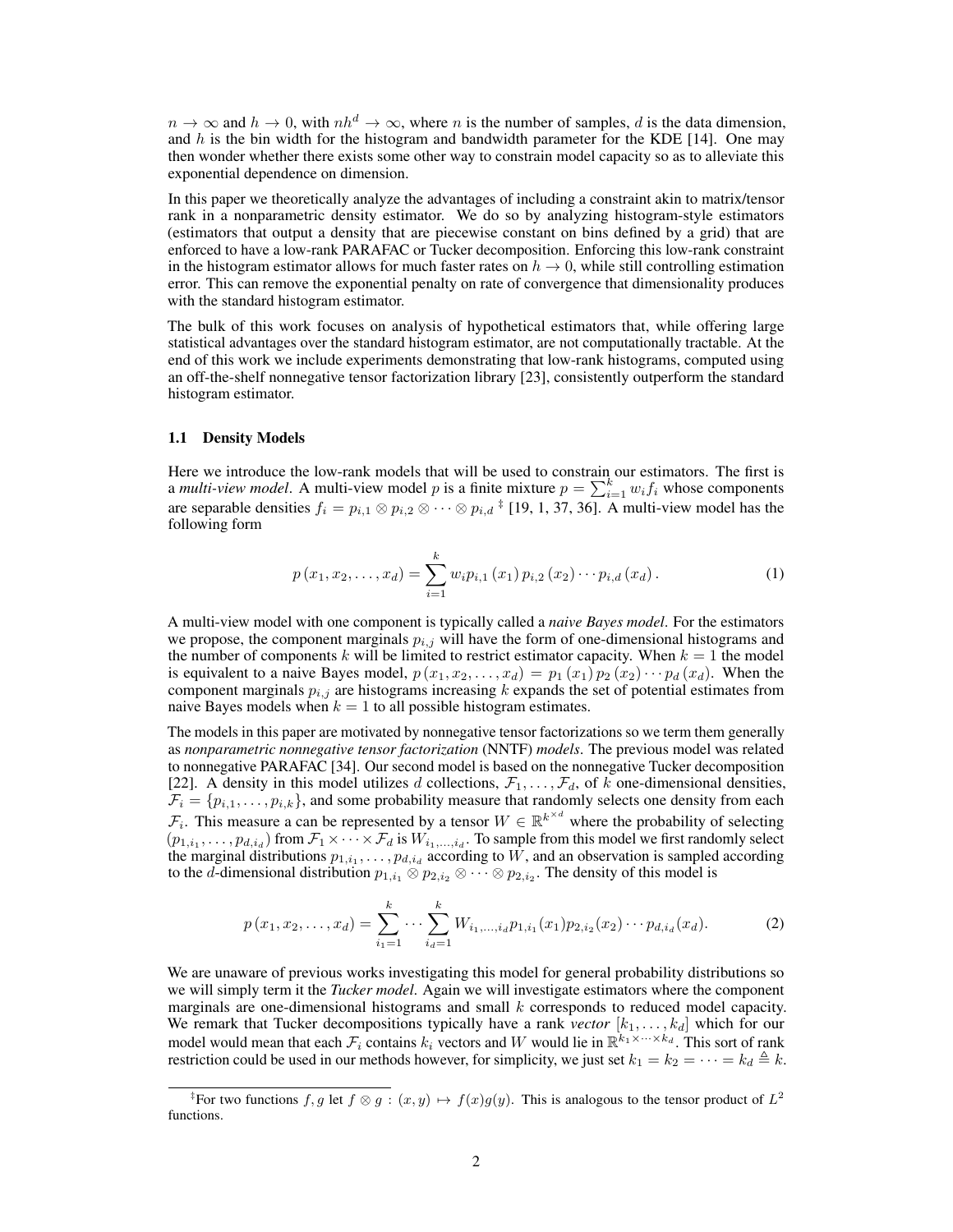#### 1.2 Overview of Results

The principal contribution of this paper is to analyze the advantage of incorporating rank restriction into density estimation. In Section 2.1 we precisely introduce the multi-view histogram and a histogram based on the Tucker model. With these models we investigate how quickly we can let bin width h go to zero and rank k grow, in relation to the amount of data n, while still being able to control estimation error and select an estimator that is nearly optimal for the allowable set. For the multi-view histogram we show that one can control estimation error so long as  $k/h$  is asymptotically dominated by n and for the Tucker histogram we need  $k/h + k^d$  to be asymptotically dominated by  $n$  (we are omitting logarithmic factors here for convenience). This stands in stark contrast to standard space of histogram estimators which requires  $1/h^d$  to be asymptotically dominated by n. We furthermore show that these estimators are universally consistent and that these rates cannot be significantly improved.

For a second style of analysis we provide finite-sample bounds on the convergence of NNTF histogram estimators. We then construct a class of universally consistent density estimators that converge at rate  $\tilde{O}(1/\sqrt[3]{n})^{\$}$  on all densities that are a multi-view model with Lipschitz continuous component at  $\tilde{O}(1/\sqrt[3]{n})^{\$}$ marginals. Note that the NNTF histogram estimators we construct do not require the target density to be an NNTF model to function well. Our estimators will select a good estimator so long as there exists any NNTF histogram that approximates the target density well; so our hypothetical estimators "fail elegantly" in some sense. We further show that the standard histogram can converge at a rate Tail elegantly The same sense. We further show that the standard histogram can converge at a rate  $\omega(1/\sqrt[d]{n})^{\mathbb{I}}$  on the same class of densities. In Section 3 we experimentally investigate the efficacy of using NNTF histograms on real-world data. In lieu of the computationally intractable methods we investigated in our theoretical analyses, we use an existing low-rank nonnegative Tucker factorization algorithm to fit an NNTF histogram to data. Surprisingly even this method outperforms the standard histogram estimator with very high statistical significance. Lastly we mention that this paper is an extension of [42] and contains a fair amount of overlap with that text.

#### 1.3 Previous Work

Nonparametric density estimation has been extensively studied with the histogram estimator and KDE being some of the most well-known methods. There do exist, however, alternative methods for density estimation, e.g. the *forest density estimator* [24] and k*-nearest neighbor density estimator* [25]. The  $L^1, L^2$ , and  $L^\infty$  convergence of the histogram and KDE has been studied extensively [14, 9, 40, 16]. The KDE is generally regarded as the superior density estimator, with some mathematical justification [14, 35]. Numerous modifications and extensions of the KDE have been proposed including utilizing variable bandwidth [39], robust KDEs [20, 41, 44], methods for enforcing support boundary constraints [33], and a supervised variant [43]. The work [46] investigated using KDEs for nonparametric mixture modeling. Finally we mention [21] that demonstrated that uniform convergence of a KDE to its population estimate suffered when the intrinsic dimension of the data was lower than the ambient dimension, a phenomenon seemingly at odds with the curse of dimensionality.

For our review of NNTF models we also include a general review of tensor/matrix factorizations since both can be viewed being low-rank models. In particular, for the multi-view model we have the following analogy

$$
\sum_{i=1}^{k} w_i p_{i,1}(x_1) p_{i,2}(x_2) \cdots p_{i,d}(x_d) \sim \sum_{i=1}^{k} \lambda_i \mathbf{v}_{i,1} \otimes \mathbf{v}_{i,2} \otimes \cdots \otimes \mathbf{v}_{i,d}.
$$
 (3)

A great deal of work has gone into leveraging low-rank assumptions to improve matrix estimation, particularly in the field of *compressed sensing* [10, 30]. The most basic version of compressed sensing is concerned with estimating a "tall" vector x from a "short" vector  $y \triangleq Ax$  where A is a known "short and fat" matrix. One can recover  $y$  if it is sparse and  $A$  satisfies a property known as the restricted isometry property (RIP) [47, 7]. These methods can be extended to the estimation of matrices when  $x$  is a low-rank matrix [30, 26, 27]. In this extension  $A$  is an order-3 tensor which acts

 ${}^{\$}f_n \in \tilde{O}(g_n) \iff \exists k \text{ s.t. } f_n \in O(g_n \log^k g_n)$ <br> ${}^{\$}f_n \in \omega(g_n) \iff |f_n/g_n| \to \infty$  in probability. In *d*-dimensional space the standard histogram can  $\gamma_n \in \omega(g_n) \iff |J_n|$ <br>converge slower than  $1/\sqrt[d]{n}$ .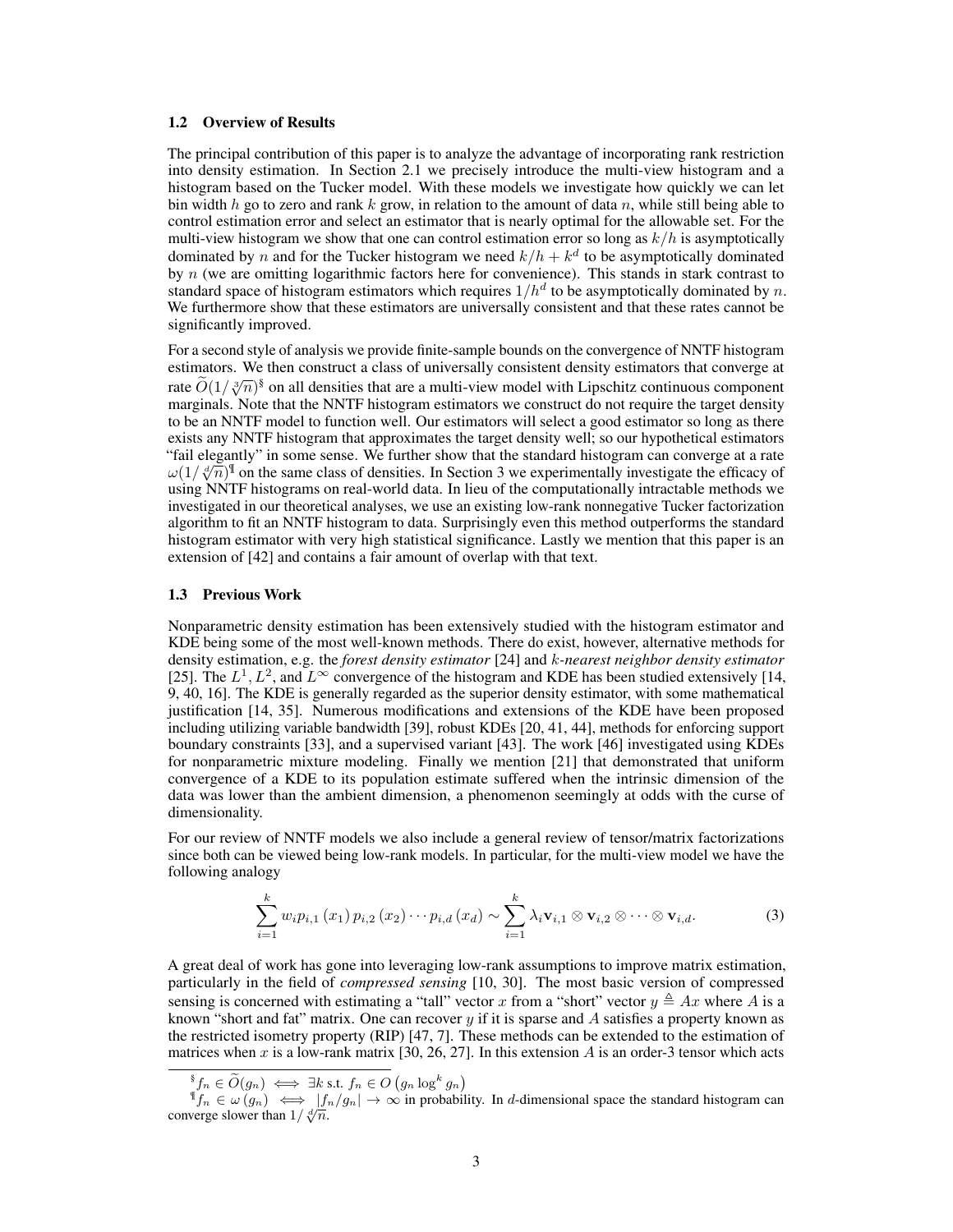as a linear operator on x and satisfies an adjusted form of RIP. RIP commonly arises from matrices and tensors whose entries are random. Because of this compressed sensing techniques are useful in settings where one wants to estimate x from random linear transforms of x. For example, in matrix completion observing the  $(i, j)$ -th entry of x can be represented as an inner product of x with an indicator matrix  ${\bf e}_{i,j}$ , i.e.  $\langle x, {\bf e}_{i,j} \rangle_F$ . Thus the random observed indices  $(i_1, j_1), (i_2, j_2), \ldots$ can be represented as random matrices  $e_{i_1,j_1}, e_{i_2,j_2}, \ldots$  which are then stacked into A. Now A is a random linear operator that is applied to x to represent the observation of random entries of x and the methods of compressed sensing can be used to recover  $x$ . Compressed sensing has also proven useful for multivariate regression and autoregressive models [26, 27]. Such techniques don't appear to be extensible to histogram estimation due to the lack of a linear sampling scheme.

General matrix/tensor factorization, including nonnegative matrix/tensor factorizations, has been extensively studied despite being inherently difficult due to non-convexity. The identifiability and recovery of mixtures of product distributions was studied in [18, 38, 13]. The special case of mixtures of power distributions has also been investigated [29, 45]. The works [11, 5] present potential theoretical grounds for avoiding the computational difficulties of nonnegative matrix factorization. One notable approach to tensor factorization is to assume, in the tensor representation in (3), that  $d \geq 3$ and the collections of vectors  ${\bf v}_{1,j}, \ldots, {\bf v}_{k,j}$  are linearly independent for all j. Under this assumption we are guaranteed that the factorization  $(3)$  is unique [1, 18]. In [4] the authors present a method for recovering this factorization efficiently and demonstrate its utility for a variety of tasks. This work was extended in [36] to recover a multi-view KDE satisfying an analogous linear independence assumption and theoretically analyze the estimator's convergence to the true low-rank components. In [36] the authors investigate the sample complexity of their estimator but do not demonstrate that their technique has potential for improving rates for nonparametric density estimation in general. In [37] it was observed that using low-rank embeddings can improve density estimation. A multi-view histogram was investigated in [17] where the authors present an identifiability result and algorithm for recovering latent factors of the distribution. The related works [2, 3] consider a low-rank characteristic function as an approach to improving nonparametric density estimation. Though earlier works have observed that a low-rank approach improves nonparametric density estimation [37, 36, 17, 2, 3], we are the first to demonstrate this through theoretical analysis of sample complexity. Finally we note that the Tucker decomposition has been utilized in Bayesian statistics [32]. We are unaware of any literature on factoring functions in  $\mathbb{R}^d \to \mathbb{R}$  in a Tucker-inspired as we do in (2).

# 2 Theoretical Results

In this section we mathematically demonstrate that histogram estimators can achieve greater performance by restricting to NNTF models and using a proper procedure to select a representative from these using data. To simplify analysis we will only consider densities on the unit cube  $[0,1)^d$  and analyze the number of bins per dimension b which is the inverse of the bin width, i.e.  $b = 1/h$ . To state our results precisely we must introduce a fair amount of notation.

# 2.1 Notation

We will denote the  $L^1$  and  $L^2$  Lebesgue space norms via a 1 or 2 subscript. Let  $\mathcal{D}_d$  be the set of all densities on  $[0, 1)^d$ . By *density* we mean probability measures that are absolutely continuous with respect to the *d*-dimensional Lebesgue measure on  $[0, 1)^d$ . We define a *probability vector* or *probability tensor* to simply mean a vector or tensor whose entries are nonnegative and sum to one. Let  $\Delta_b$  denote the set of probability vectors in  $\mathbb{R}^b$  and  $\mathcal{T}_{d,b}$  the set of probability tensors in  $\mathbb{R}^{b^{\times d}}$  ". The product symbol  $\prod$  will always mean the standard outer product, e.g. set product\*\* or tensor product, when the multiplicands are not real numbers<sup>††</sup>. The natural numbers  $\mathbb N$  will always denote *positive* integers. For any natural number b let  $[b] = \{1, \ldots, b\}$ . We will let 1 be the indicator function and Conv be the convex hull. Later we will use projection operator where Proj<sub>S</sub>  $x \triangleq \arg \min_{s \in S} ||x - s||_2$ ; for every instance in this work this projection is unique.

 $\mathbb{R}^{b^{\times d}}$  is the set of  $b \times \cdots \times b$  $d$  times tensors. For example  $\mathbb{R}^{b^{\times 2}}$  is the set of  $b \times b$  matrices.

<sup>\*\*</sup> For sets  $S_1, \ldots, S_d$  we have  $\prod_{i=1}^d S_i = S_1 \times \cdots \times S_d = \{(s_1, \ldots, s_d) : s_i \in S_i \forall i\}.$ 

<sup>&</sup>lt;sup>††</sup>For functions  $f_1, \ldots, f_d$  then  $\prod_{i=1}^d f_i = f_1 \otimes \cdots \otimes f_d : (x_1, \ldots, x_d) \mapsto \prod_{i=1}^d f_i(x_i)$ .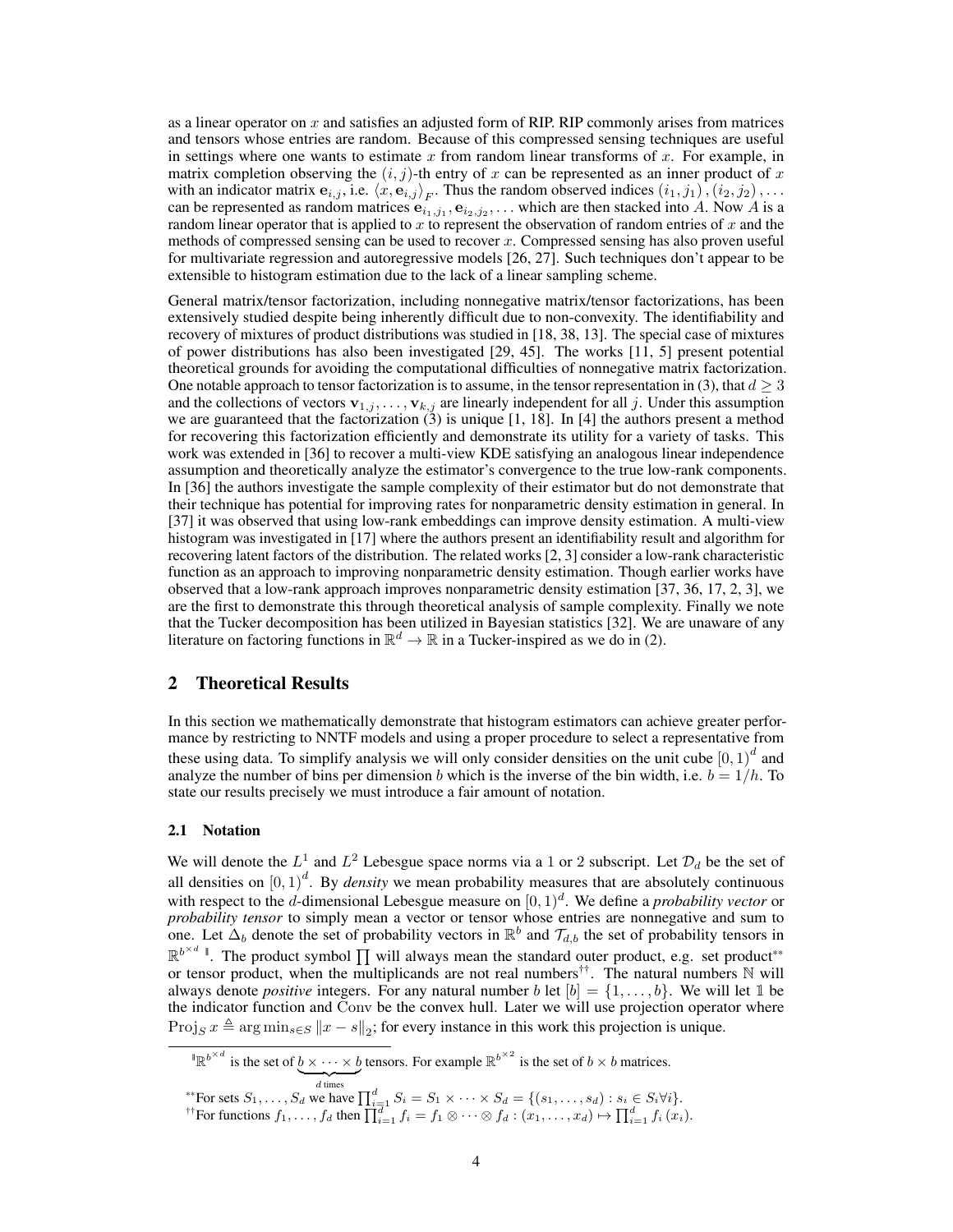We will now construct the space of histograms on  $[0, 1)^d$ . We begin with one-dimensional histograms, which will serve as the  $p_{i,j}$  terms in (1) or (2). We define  $h_{1,b,i}$  with  $i \in [b]$  to be the one-dimensional histogram where all weight is allocated to the ith bin. Formally we define this as

$$
h_{1,b,i}\left(x\right)\triangleq b\mathbbm{1}\left(\frac{i-1}{b}\leq x<\frac{i}{b}\right).
$$

Note that this is a valid density due to the leading b coefficient. We use these to construct higherdimensional histograms. For a multi-index  $A \in [b]^d$ , let

$$
h_{d,b,A}\triangleq \prod_{i=1}^d h_{1,b,A_i},
$$

i.e. the d-dimensional histogram with b bins per dimension whose entire density is allocated to the bin indexed by A. Finally we define  $\Lambda_{d,b,A}$  to be the support of  $h_{d,b,A}$ , i.e. the "bins" of a histogram estimator,

$$
\Lambda_{d,b,A} \triangleq \prod_{i=1}^d \left[ \frac{A_i - 1}{b}, \frac{A_i}{b} \right).
$$

For a dataset  $\mathcal{X} = (X_1, \ldots, X_n)$  in  $[0, 1)^d$ , the standard histogram estimator is

$$
H_{d,b}\left(\mathcal{X}\right) \triangleq \frac{1}{n} \sum_{i=1}^{n} \sum_{A \in [b]^d} h_{d,b,A} \mathbb{1}\left(X_i \in \Lambda_{d,b,A}\right).
$$

Let  $\mathcal{H}_{d,b} \triangleq \text{Conv}\left(\left\{h_{d,b,A} \middle| A \in [b]^d\right\}\right)$ , the set of all d-dimensional histograms with b bins per dimension. Let  $\mathcal{H}_{d,b}^k$  be the set of histograms with at most k separable components, i.e.

$$
\mathcal{H}_{d,b}^k \triangleq \left\{ \sum_{i=1}^k w_i \prod_{j=1}^d p_{i,j} \middle| w \in \Delta_k, p_{i,j} \in \mathcal{H}_{1,b} \right\}.
$$
 (4)

We will refer to elements in this space as *multi-view histograms*. Elements in this space have the same form as (1) in Section 1.1. Similarly we define the space of *Tucker histograms* to be

$$
\widetilde{\mathcal{H}}_{d,b}^k = \left\{ \sum_{S \in [k]^d} W_S \prod_{i=1}^d p_{i,S_i} \middle| W \in \mathcal{T}_{d,k}, p_{i,j} \in \mathcal{H}_{1,b} \right\}.
$$

These have the same form as (2) in Section 1.1.

We emphasize that the collections of densities  $\mathcal{H}_{d,b}^k$  and  $\widetilde{\mathcal{H}}_{d,b}^k$  are primary objects of interest in this paper. The results we present are concerned with finding good density estimators restricted to these sets as  $k$  and  $b$  vary.

#### 2.2 Estimator Theoretical Results

We present two approaches to the analysis of NNTF histogram estimators. All proofs and additional results are contained in the appendix.

First we provide an asymptotic analysis of NNTF histogram estimators in terms of estimation error control: how fast can we let b and k grow, with respect to n, while still controlling estimation error over all densities? An advantage of this analysis is that we can demonstrate that these rates are approximately optimal (up to logarithmic terms).

For our second approach we present finite-sample bound analysis. In this analysis we first present a distribution-dependent bound that, for an estimator restricted to  $\mathcal{H}_{d,b}^k$ , depends on  $n, \dot{b}, k$  and  $\min_{q \in \mathcal{H}_{d,b}^k} ||p - q||_1$  where p is the data generating "target" distribution. We follow this up with distribution-free bounds.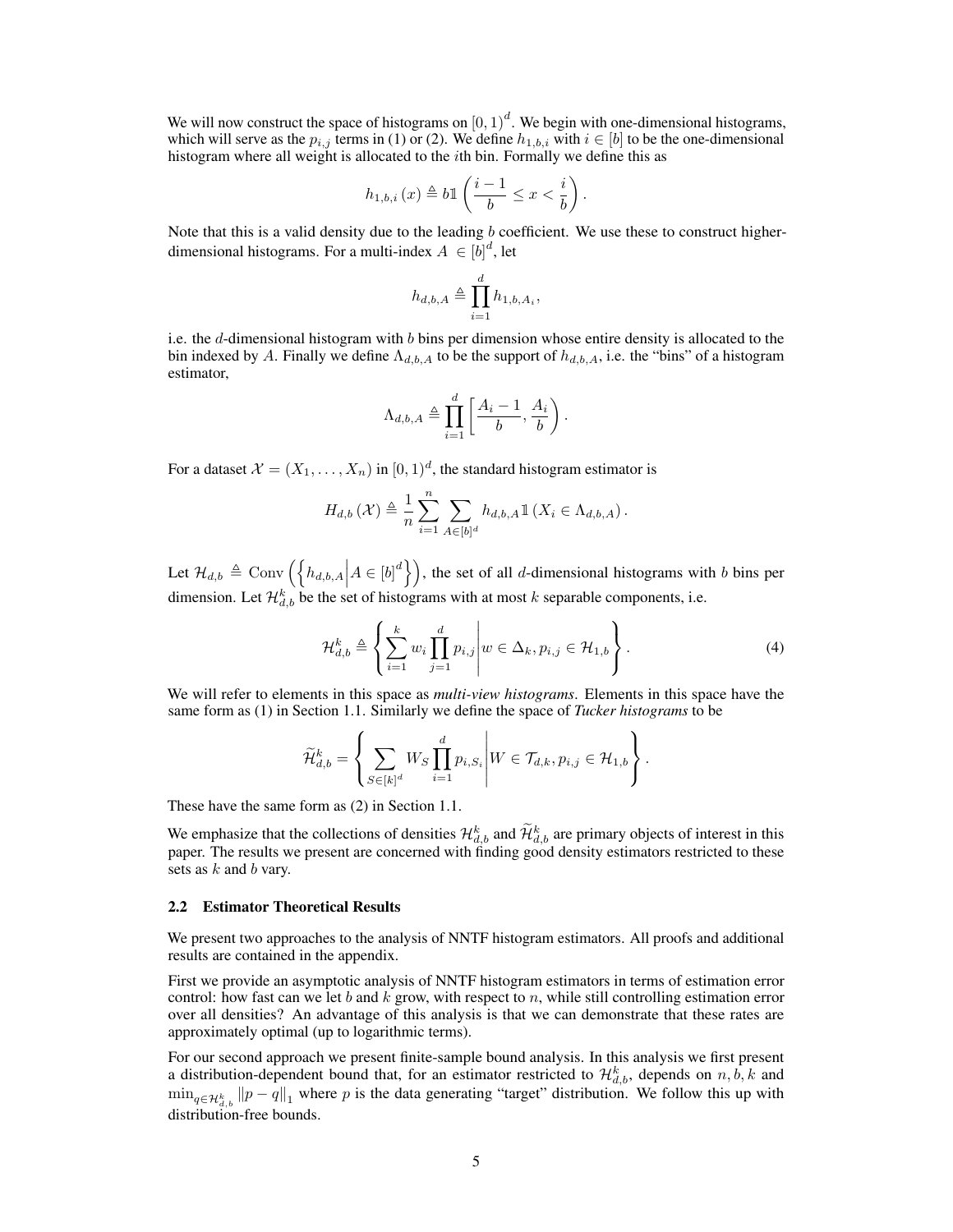Distribution-free bounds for nonparametric density estimation require that the target distribution belong to a well-behaved class of distributions (such as Sobolev or Hölder classes) to enable bounding of the approximation error [40]. Our distribution-free finite-sample analysis assumes that the target density is a multi-view model whose component marginals are Lipschitz continuous. We construct density is a multi-view model whose component marginals are Lipschitz continuous. We construct<br>an estimator that converges at a rate of approximately  $1/\sqrt[3]{n}$  on this class of densities, independent of d. For comparison we show that the standard histogram estimator can converge at a rate worse or *a*. For comparison we show that the standard histogram estimator can converge at a rate worse<br>than  $1/\sqrt[n]{n}$  on this same class of densities. We mention again that this estimator shouldn't fail catastrophically when these distributional assumptions aren't exactly met so long as its approximation error,  $\min_{p \in \mathcal{H}_{d,b}^k} ||p - q||_1$ , isn't large. For brevity, and because the results are virtually direct analogues of their multi-view histogram counterparts, we reserve all finite-sample results for Tucker histogram for the appendix.

**Main Technical Tools** Our results rely on finding  $L^1$   $\varepsilon$ -coverings of the spaces of NNTF histograms and using Theorem 3.7 from [6] to select a good representative from that collection. The aforementioned theorem is a slight extension of Theorem 6.3 in [9] and is essentially proven in [48]. As was mentioned in [6], the application of these results typically does not yield a computationally practical algorithm. Likewise our results are simply meant to highlight the potential of NNTF models and are not practically implementable as is.

#### 2.2.1 Asymptotic Error Control

The following theorem states that one can control the estimation error of multi-view histograms with k components and b bins per dimension so long as  $n \sim bk$  (omitting logarithmic factors). Recall that the standard histogram estimator requires  $n \sim b^d$ , so we have removed the exponential dependence of bin rate on dimensionality. Here and elsewhere the ∼ symbol is not a precise mathematical statement but rather signifies that the two values should be of the same order in a general sense. In the following  $b$  and  $k$  are functions of  $n$  so the space of histograms changes as one acquires more data.

**Theorem 2.1.** *For any pairs of sequences*  $b \to \infty$  *and*  $k \to \infty$  *satisfying* 

$$
n/(bk\log(b) + k\log(k)) \to \infty,
$$

*there exists an estimator*  $V_n \in \mathcal{H}^k_{d,b}$  *such that, for all*  $\varepsilon > 0$ 

$$
\sup_{p\in\mathcal{D}_d} P\left( \|V_n - p\|_1 > 3 \min_{q\in\mathcal{H}_{d,b}^k} \|p - q\|_1 + \varepsilon \right) \to 0,
$$

where  $V_n$  is a function of  $X_1, \ldots, X_n \stackrel{iid}{\sim} p$ .

The sample complexity for the multi-view histogram is perhaps more accurately approximated as being on the order of  $dbk$  however the  $d$  disappears in the asymptotic analysis. The following theorem states that one can control the error of Tucker histogram estimates so long as  $n \sim bk + k^d$  (omitting logarithmic factors).

**Theorem 2.2.** *For any pairs of sequences*  $b \rightarrow \infty$  *and*  $k \rightarrow \infty$  *satisfying* 

$$
n/\left(bk\log(b) + k^d\log\left(k^d\right)\right) \to \infty,
$$

*there exists an estimator*  $V_n \in \widetilde{\mathcal{H}}_{d,b}^k$  *such that, for all*  $\varepsilon > 0$ 

$$
\sup_{p \in \mathcal{D}_d} P\left( \|V_n - p\|_1 > 3 \min_{q \in \widetilde{\mathcal{H}}_{d,b}^k} \|p - q\|_1 + \varepsilon \right) \to 0,
$$

where  $V_n$  is a function of  $X_1, \ldots, X_n \stackrel{iid}{\sim} p$ .

Allowing b to grow as aggressively as possible we achieve consistent estimation so long as  $n \sim b \log b$ and  $k$  grows sufficiently slowly, regardless of dimensionality.

**Corollary 2.1.** For all  $d, b, k$  *fix*  $\mathcal{R}_{d,b}^k$  *to be either*  $\mathcal{H}_{d,b}^k$  *or*  $\widetilde{\mathcal{H}}_{d,b}^k$ <sup> $\ddagger\ddagger$ </sup>*. For any sequence*  $b \to \infty$  *with*  $n/$   $(b\log b)\to\infty$ , there exists a sequence  $k\to\infty$  and estimator  $V_n\in\mathcal{R}^k_{d,b}$  such that, for all  $\varepsilon>0$ 

$$
\sup_{p \in \mathcal{D}_d} P\left( \|V_n - p\|_1 > 3 \min_{q \in \mathcal{R}_{d,b}^k} \|p - q\|_1 + \varepsilon \right) \to 0,
$$

<sup>&</sup>lt;sup>‡‡</sup>R is fixed to H or  $\widetilde{\mathcal{H}}$  and doesn't change as  $n, b, k$  vary.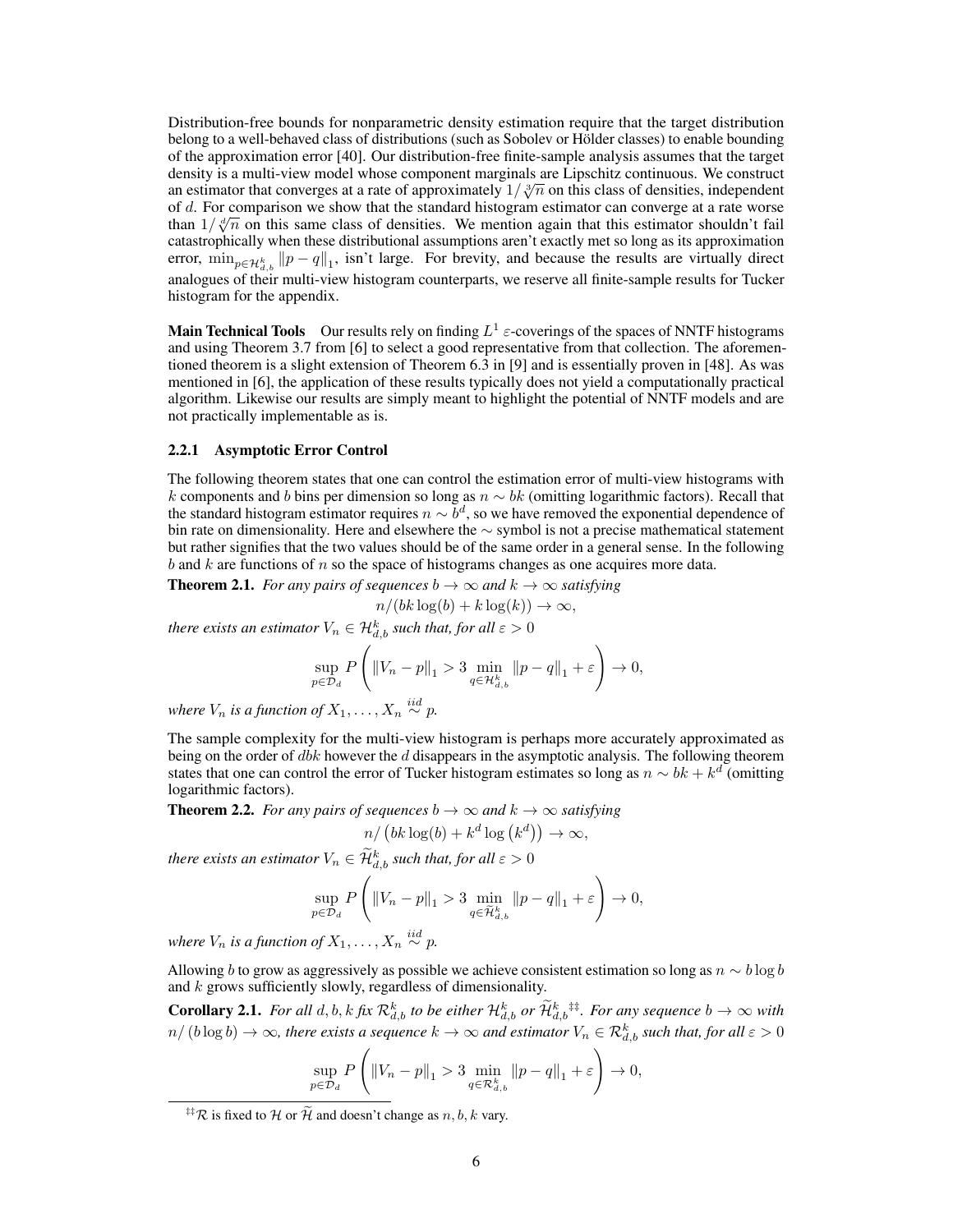where  $V_n$  is a function of  $X_1, \ldots, X_n \stackrel{iid}{\sim} p$ .

The following result shows that the approximation error of the estimators in Theorem 2.1, Theorem 2.2, and Corollary 2.1 go to zero for all densities. Thus these estimators are universally consistent even when the NNTF model assumption is not satisfied.

**Lemma 2.1.** *Let*  $p \in \mathcal{D}_d$ *. If*  $k \to \infty$  *and*  $b \to \infty$  *then*  $\min_{q \in \mathcal{H}_{d,b}^k} ||p - q||_1 \to 0$ *.* 

A straightforward consequence of this is that the Tucker histogram approximation error also goes to zero.

**Lemma 2.2.** Let  $p \in \mathcal{D}_d$ . If  $k \to \infty$  and  $b \to \infty$  then  $\min_{q \in \widetilde{\mathcal{H}}_{d,b}^k} ||p - q||_1 \to 0$ .

The next theorem shows that the rate on  $bk$  in Theorem 2.1 cannot be made significantly faster.

**Theorem 2.3.** Let  $d \geq 2$ ,  $b \to \infty$ , and  $k \to \infty$  with  $b \geq k$  and  $n/(bk) \to 0$ . There exists no  $estimator$   $V_n \in \mathcal{H}_{d,b}^k$  *such that, for all*  $\varepsilon > 0$ *, the following limit holds* 

$$
\sup_{p \in \mathcal{D}_d} P\left( \left\|V_n - p\right\|_1 > 3 \min_{q \in \mathcal{H}_{d,b}^k} \left\|p - q\right\|_1 + \varepsilon \right) \to 0,
$$

where  $V_n$  is a function of  $X_1, \ldots, X_n \stackrel{iid}{\sim} p$ .

Likewise the rate on  $bk + k^d$  can also not be significantly improved in Theorem 2.2.

**Theorem 2.4.** Let  $d \geq 2$ ,  $b \to \infty$ , and  $k \to \infty$  with  $b \geq k$  and  $n/(bk + k^d) \to 0$ . There exists no  $e$ stimator  $V_n \in \widetilde{\mathcal{H}}_{d,b}^k$  such that, for all  $\varepsilon > 0$ , the following limit holds

$$
\sup_{p \in \mathcal{D}_d} P\left( \|V_n - p\|_1 > 3 \min_{q \in \tilde{\mathcal{H}}_{d,b}^k} \|p - q\|_1 + \varepsilon \right) \to 0,
$$

where  $V_n$  is a function of  $X_1, \ldots, X_n \stackrel{iid}{\sim} p$ .

#### 2.2.2 Finite-Sample and Distribution-Independent Bounds

In this section we investigate the convergence of multi-view histogram estimators to densities that satisfy the multi-view assumption. This will be done via a standard bias/variance decomposition style of argument. We begin with the following distribution-dependent finite-sample bound.

**Proposition 2.1.** Let  $d, b, k, n \in \mathbb{N}$  and  $0 < \delta \leq 1$ . There exists an estimator  $V_n \in \mathcal{H}_{d,b}^k$  such that

$$
\sup_{p\in\mathcal{D}_d}P\left(\|p-V_n\|_1>3\min_{q\in\mathcal{H}_{d,b}^k}\|p-q\|_1+\displaystyle 7\sqrt{\frac{2bdk\log(4bdkn)}{n}}+7\sqrt{\frac{\log(\frac{3}{\delta})}{2n}}\right)<\delta,
$$

where  $V_n$  is a function of  $X_1, \ldots, X_n \stackrel{iid}{\sim} p$ .

To analyze the approximation error,  $\|p - q\|_1$ , we first consider the case where p has a single component with L-Lipschitz marginals, so  $p = \prod_{i=1}^{d} p_i$ . Using the indicator function over the unit cube with Hölder's Inequality we have that  $||p - q||_1 = ||(p - q) 1||_1 \le ||p - q||_2 ||1||_2 = ||p - q||_2$ . It is possible to show that the  $L^2$  projection of p onto  $\mathcal{H}_{d,b}^1$  is achieved by simply projecting each marginal to its best approximating one-dimensional marginal i.e. (see the appendix)

$$
\arg \min_{q \in \mathcal{H}_{d,b}^1} \left\| \prod_{i=1}^d p_i - q \right\|_2 = \prod_{i=1}^d \text{Proj}_{\mathcal{H}_{1,b}} p_i.
$$

Let Lip<sub>L</sub> be the set of L-Lipschitz probability density functions [0, 1] and let  $m_L \triangleq \sup_{f \in \text{Lip}_L} ||f||_2$ . The following theorem characterizes the approximation error for separable densities with Lipschitz continuous marginals.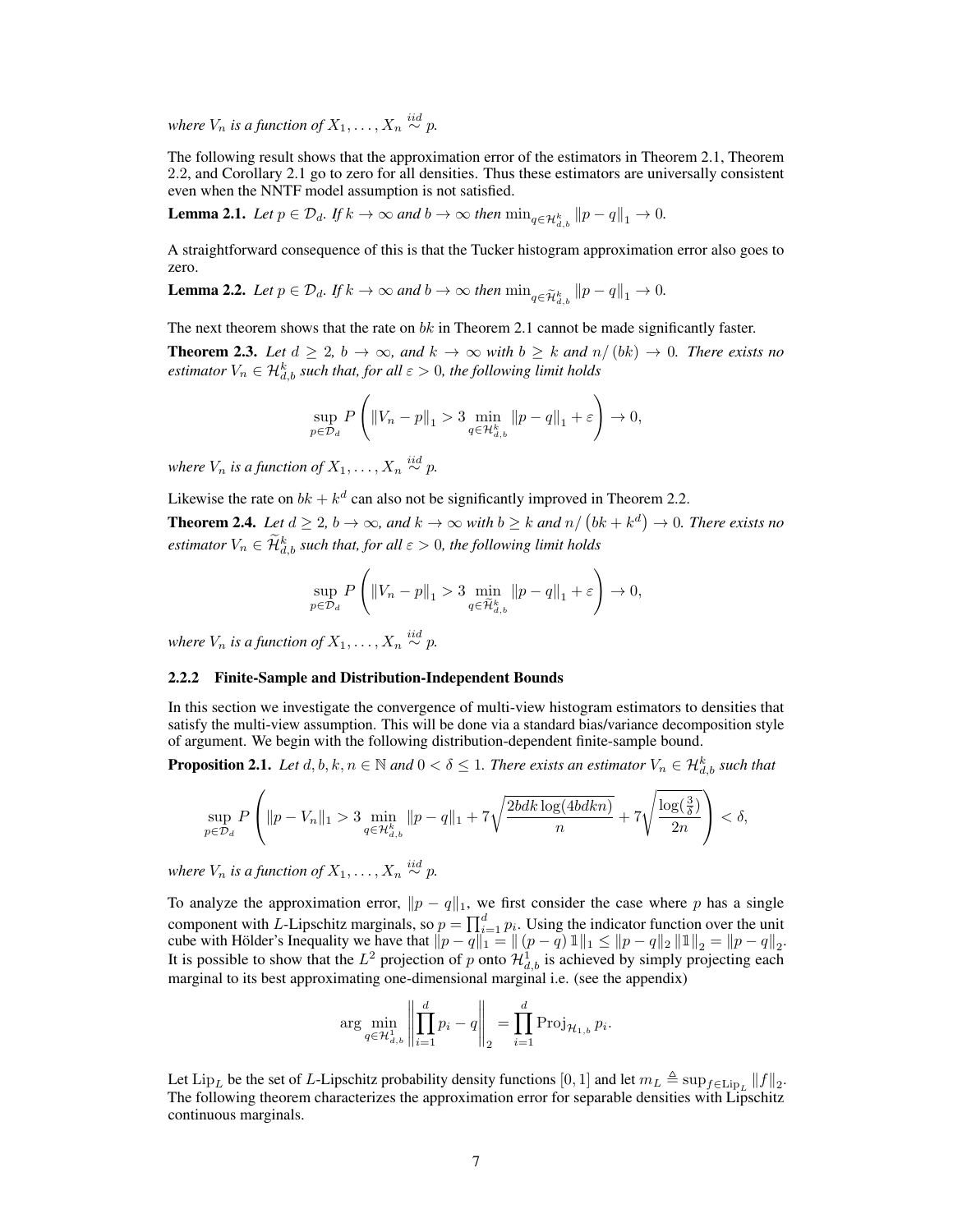**Theorem 2.5.** Let  $b^2 \ge L^2/12$  and  $f_1, \ldots, f_d$  be elements of  $\text{Lip}_L$  then

$$
\left\| \prod_{i=1}^d f_i - \text{Proj}_{\mathcal{H}_{d,b}^1} \prod_{i=1}^d f_i \right\|_1 \le \sqrt{m_L^{2d} - \left(m_L^2 - \frac{L^2}{12b^2}\right)^d}.
$$

We show in the appendix that this decays at a rate of  $O(b^{-1})$  and that this rate is tight. To characterize the behavior of  $m<sub>L</sub>$  we have the following.

**Proposition 2.2.** Let  $m_L = \sup_{f \in \text{Lip}_L} ||f||_2$ , then

$$
m_L^2 = \begin{cases} L^2/12 + 1 & 0 \le L \le 2\\ \sqrt{\frac{8L}{9}} & L \ge 2 \end{cases}
$$

.

The following theorem is a finite-sample bound for a well-constructed multi-view histogram estimator. **Theorem 2.6.** *Fix*  $n, d, k \in \mathbb{N}$ ,  $L \geq 2$ , and  $1 \geq \delta > 0$ . There exists b and an estimator  $V_n \in \mathcal{H}_{d,b}^k$ *such that*

$$
\sup_{p\in Q} P\left(\|V_n - p\|_1 > \frac{21dk^{1/3}L^{\frac{d+3}{12}}}{n^{\frac{1}{3}}}\sqrt{\log(3Ldkn)} + 7\sqrt{\frac{\log(\frac{3}{\delta})}{2n}}\right) < \delta,
$$

where  $Q$  is the set of densities of the form  $\sum_{i=1}^k w_i \prod_{j=1}^d p_{i,j}$  with  $p_{i,j} \in \text{Lip}_L$ ,  $w \in \Delta_k$ , and  $V_n$  is  $a$  function of  $X_1, \ldots, X_n \overset{iid}{\sim} p$ .

Here we analyze the asymptotic rate at which the estimator in Theorem 2.6 converges to a large class of multi-view models. To this end let

$$
\mathfrak{Q}_d = \left\{ \sum_{i=1}^{k'} w_i p_{i,1} \otimes \cdots \otimes p_{i,d} \mid k' \in \mathbb{N}, w \in \Delta_{k'}, L' \geq 0, p_{i,j} \in \mathrm{Lip}_{L'} \right\},\
$$

i.e.  $\mathfrak{Q}_d$  is the space of all multi-view models whose component marginals are all Lipschitz continuous. Consider letting  $L \to \infty$ ,  $k \to \infty$ , and  $\delta \to 0$  in Theorem 2.6 arbitrarily slowly as  $n \to \infty$ . For some element p in  $\mathfrak{Q}_d$  its respective maximum Lipschitz constant and component number, L' and k', are fixed, so for sufficiently large n we have  $L > L'$  and  $k > k'$  and the bound from Theorem 2.6 applies. From this it follows that  $||V_n - p||_1 \in \widetilde{O}(1/\sqrt[3]{n})$ . So we can construct an estimator that converges at rate  $\tilde{O}(1/\sqrt[3]{n})$  for *any* multi-view model in  $\Omega_d$ , independent of dimension! This rate appears to be approximately optimal since "for smooth densities, the average  $L^1$  error for the histogram estimate must vary at least as  $n^{-1/3}$  ([14], p. 99). For comparison the histogram estimator's convergence rate is hindered exponentially in dimension.

**Proposition 2.3.** *Let*  $V_n$  *be the standard histogram estimator with*  $n/b^d \to \infty$ *. There exists*  $p \in \mathfrak{Q}_d$ **Proposition 2.3.** Let  $V_n$  be the state such that  $||V_n - p||_1 \in \omega(1/\sqrt[d]{n})$ .

#### 2.3 Discussion

While Theorem 2.6 gives an estimator with good convergence, the class of densities  $Q$  is somewhat restrictive and likely not realistic for many situations where one would want to apply a nonparametric density estimator. Proposition 2.1, on the other hand, is not so restrictive since it depends on  $\min_{q \in \mathcal{H}_{d,b}^k} ||p - q||_1$ , and more clearly conveys the message of this paper. Typical works on multiview nonparametric density estimation assume that the target density  $p$  is a multi-view model and are interested in recovering the model components  $p_{i,j}$  and w from (1). Similarly to how the standard histogram estimator doesn't assume  $p \in \mathcal{H}_{d,b}$  our work isn't meant to assume that p is a multi-view model, but is instead meant to explore the benefits of including a hyperparameter  $k$ , in addition to b, to restrict rank of the estimator. Just as the histogram can approximate any density as  $b \to \infty$ , Lemmas 2.1 and 2.2 show that the inclusion of  $k$  does not hinder the approximation power of the estimator.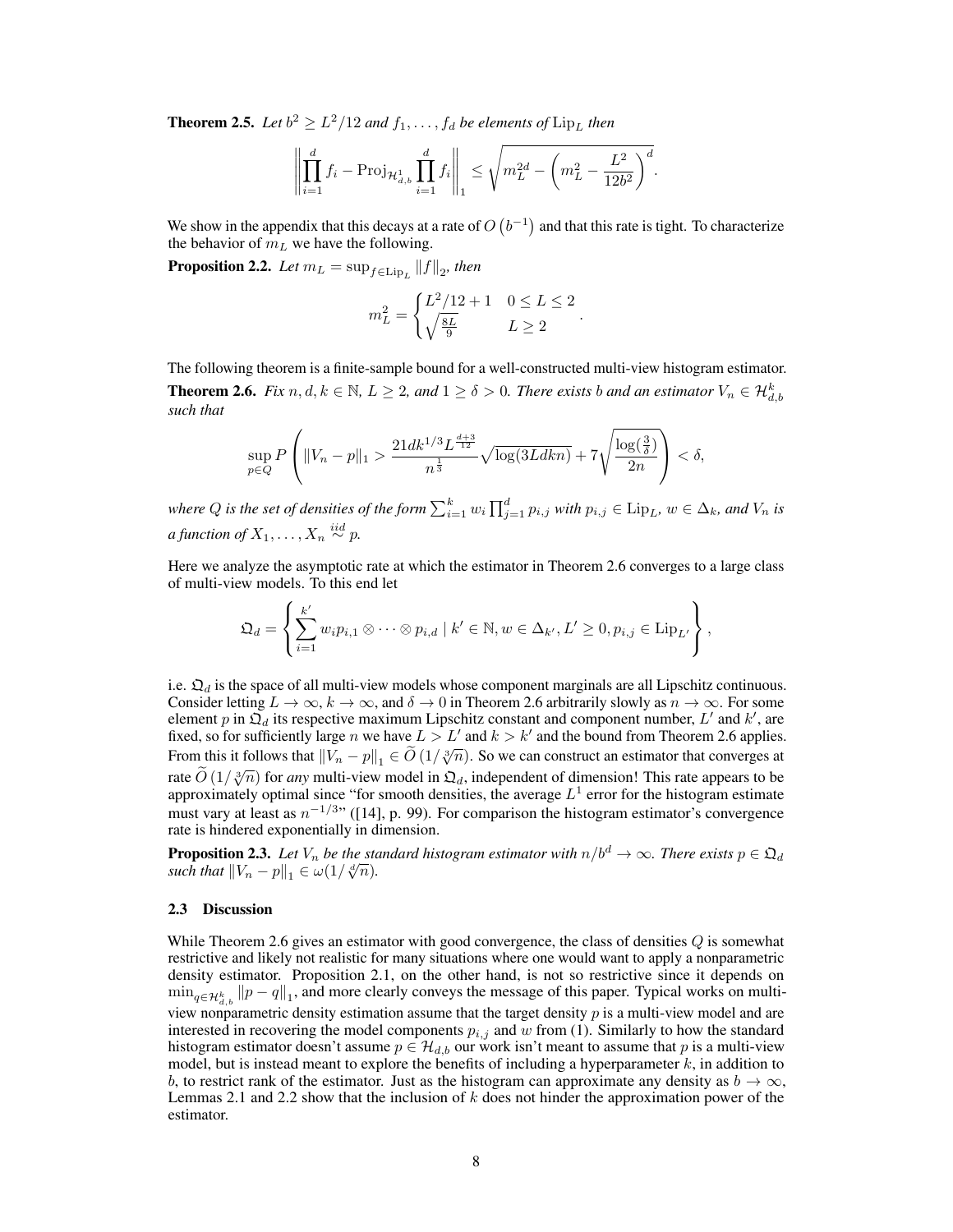To explore the trade-off between b and k first observe that setting  $k = b^d$  gives  $\mathcal{H}_{d,b}^k = \mathcal{H}_{d,b}$  since one can allocate one component to each bin. Theorem 2.1 and Proposition 2.1 with  $k = b^d$  gives a sample complexity of approximately  $n \sim b^{d+1}$  which coincides with standard histogram estimator. Alternatively, setting  $k = 1$  restricts the estimator to separable histograms  $\mathcal{H}_{d,b}^1$ , with a sample complexity of approximately  $n \sim b$ . Thus we have a span of k yielding different estimators with maximal  $k$  corresponding to the standard histogram and minimal  $k$  corresponding to a naive Bayes assumption. We observe in Section 3 that this trade-off is useful in practice: we virtually never want  $k$  to be maximized.

# 3 Experiments

The previous section proved the existence of estimators that select NNTF histograms that offer advantages over the standard histogram. Unfortunately these estimators are not computationally tractable and only demonstrate the potential benefit incorporating an NNTF model in nonparametric density estimation. It would be nonetheless interesting to observe the behavior of an NNTF histogram estimator, even if it lacks the theoretical guarantees developed in the previous section. To this end we consider an  $L^2$ -minimizing NNTF histogram estimator. For all  $d, \bar{b}, k$  fix  $\mathcal{R}^k_{d,b}$  to be either  $\mathcal{H}^k_{d,b}$  or

 $\widetilde{\mathcal{H}}_{d,b}^k$ . We consider an estimator  $U_n$ , that attempts to minimize

$$
U_n = \operatorname{argmin}_{\hat{p} \in \mathcal{R}_{d,b}^k} ||\hat{p} - p||_2^2.
$$

Note that

$$
\|\hat{p} - p\|_2^2 = \|\hat{p}\|_2^2 - 2 \langle p, \hat{p} \rangle + \|p\|_2^2. \tag{5}
$$

The  $||p||_2^2$  term in (5) is not relevant when minimizing over  $\hat{p}$ . Additionally for data  $X_1, \ldots, X_n \stackrel{iid}{\sim} p$ the law of large numbers gives us

$$
\langle p, \hat{p} \rangle = \int_{[0,1)^d} p(x) \hat{p}(x) dx = \mathbb{E}_{X \sim p} \left[ \hat{p}(X) \right] \approx \frac{1}{n} \sum_{i=1}^n \hat{p}(X_i)
$$

so we may consider

$$
U_n \triangleq \operatorname{argmin}_{\hat{p} \in \mathcal{R}d, b} \|\hat{p}\|_2^2 - \frac{2}{n} \sum_{i=1}^n \hat{p}(X_i)
$$
 (6)

as a practical version of (5) which is conveniently equivalent to nonnegative tensor factorization (see the appendix).

Risk expressions for nonparametric density estimation based on  $L^2$ -minimization similar to (6) have appeared in previous works related to kernel density estimation [41, 8, 31]. Proving optimal rates on bandwidth in these settings seems challenging, however.

Table 1: Experimental Results

| Dataset         | $d$ Red.   | Dim. | Hist. Perf.        | Tucker Perf.       | Hist. Bins        | <b>Tucker Bins</b> | Tucker $k$        | $p$ -val. |
|-----------------|------------|------|--------------------|--------------------|-------------------|--------------------|-------------------|-----------|
|                 |            |      |                    |                    |                   |                    |                   |           |
| <b>MNIST</b>    | <b>PCA</b> | 2    | $-1.455 + 0.089$   | $-1.502 + 0.102$   | $6.531 + 1.499$   | $8.375 \pm 1.780$  | $4.968 + 1.976$   | $5e-4$    |
|                 |            | 3    | $-2.040 + 0.196$   | $-2.268 + 0.195$   | $4.781 + 0.738$   | $6.718 + 1.565$    | $5.781 + 1.340$   | $2e-4$    |
|                 |            | 4    | $-3.532 + 0.996$   | $-4.014 + 0.655$   | $4.031 + 0.585$   | $5.343 + 1.018$    | $4.375 + 0.695$   | $2e-3$    |
|                 |            | 5    | $-4.673 \pm 1.026$ | $-6.157 \pm 2.924$ | $3.468 \pm 0.499$ | $4.343 \pm 0.592$  | $3.281 \pm 0.514$ | $4e-5$    |
|                 | Rand.      | 2    | $-2.034 + 0.100$   | $-2.099 + 0.102$   | $6.062 + 1.197$   | $7.562 + 1.657$    | $2.062 \pm 1.784$ | $3e-5$    |
|                 |            | 3    | $-3.086 + 0.207$   | $-3.331 + 0.387$   | $4.812 + 0.526$   | $6.843 + 1.227$    | $2.687 + 1.959$   | $1e-4$    |
|                 |            | 4    | $-4.307 \pm 0.290$ | $-5.731 \pm 0.435$ | $3.500 \pm 0.559$ | $5.656 \pm 0.642$  | $2.593 \pm 1.497$ | 8e-7      |
|                 |            | 5    | $-6.327 \pm 0.522$ | $-9.539 \pm 1.053$ | $3.250 \pm 0.433$ | $4.718 \pm 0.571$  | $2.562 \pm 1.087$ | 8e-7      |
| <b>Diabetes</b> | <b>PCA</b> | 2    | $-2.079 \pm 0.122$ | $-2.212 + 0.132$   | $5.718 + 1.304$   | $7.468 + 1.478$    | $1.062 + 0.242$   | 8e-6      |
|                 |            | 3    | $-3.010 + 0.364$   | $-3.606 + 0.420$   | $3.593 + 0.860$   | $7.062 + 1.058$    | $1.843 + 1.543$   | $2e-6$    |
|                 |            | 4    | $-4.002 \pm 0.415$ | $-4.423 \pm 0.701$ | $3.000 \pm 0.000$ | $5.906 \pm 0.804$  | $2.343 \pm 1.107$ | $2e-3$    |
|                 |            | 5    | $-6.139 \pm 0.661$ | $-6.043 \pm 1.192$ | $3.000 \pm 0.000$ | $3.750 \pm 0.968$  | $1.843 \pm 0.617$ | 0.91      |
|                 | Rand.      | 2    | $-3.074 + 0.224$   | $-3.277 + 0.287$   | $6.843 + 1.227$   | $9.250 + 1.936$    | $1.093 + 0.384$   | $7e-5$    |
|                 |            | 3    | $-4.726 + 0.483$   | $-5.353 + 0.751$   | $4.968 + 0.769$   | $8.406 + 1.343$    | $1.625 + 1.672$   | $2e-5$    |
|                 |            | 4    | $-6.017 + 0.873$   | $-7.732 + 1.497$   | $4.062 + 0.704$   | $6.718 + 1.328$    | $2.093 \pm 1.155$ | $1e-5$    |
|                 |            | 5    | $-8.986 \pm 1.292$ | $-12.61 \pm 2.477$ | $3.062 \pm 0.242$ | $5.093 \pm 0.521$  | $2.531 \pm 0.865$ | $2e-6$    |

For our experiments we used the Tensorly library [23] to perform the nonnegative Tucker decomposition [22] with Tucker rank  $[k, k, \ldots, k]$  which was then projected to the simplex of probability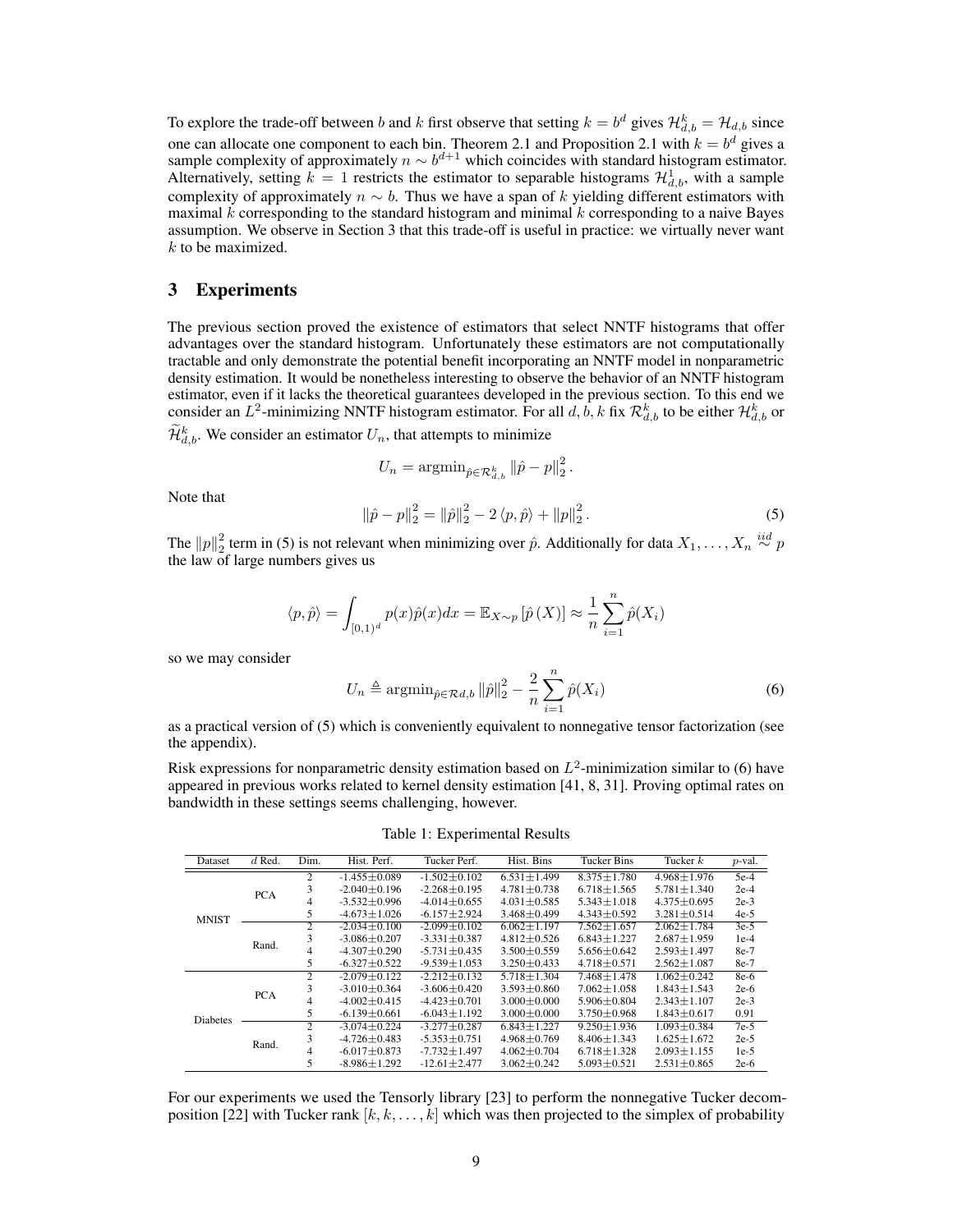tensors using [12]. We also performed experiments with nonnegative PARAFAC decompositions using [34, 23]. These decompositions performed poorly. This is potentially because the PARAFAC optimization is more difficult or the additional flexibility of the Tucker decomposition was more appropriate for the experimental datasets.

#### 3.1 Experimental Setup

Our experiments were performed on the Scikit-learn [28] datasets MNIST and Diabetes [28], with labels removed. We use the estimated risk from (6) to evaluate estimator performance (which may cause negative performance values, however lower values always indicate smaller estimated  $L^2$ distance). Our experiments considered estimating histograms in  $d = 2, 3, 4, 5$  dimensional space. We consider two forms of dimensionality reduction. First we consider projecting the dataset onto its top d principle components. We also performed experiments projecting each dataset onto a random subspace of dimension d. These random subspaces were constructed so that each additional dimension adds a new index without affecting the others. To do this, we first randomly select an orthonormal basis for each dataset that remains unchanged for all experiments  $v_1, v_2, \ldots$ . Then to transform a point X to dimension d we perform the following transform:  $X_{reduced dim.} = [v_1 \cdots v_d]^T X$ . We consider both transforms since PCA may select dimensions where the features tend to be independent, e.g. a multivariate Gaussian. After dimensionality reduction we scale and translate the data to fit in the unit cube.

With our preprocessed dataset, each experiment consisted of randomly selecting 200 samples for training and using the rest to evaluate performance (again using (6)). For the estimators we tested all combinations using 1 to  $b_{\text{max}}$  bins per dimension and k from 1 to  $k_{\text{max}}$ . As d increased the best cross validated b and k value decreased, so we reduced  $b_{\text{max}}$  and  $k_{\text{max}}$  for larger d to reduce computational time, while still leaving a sizable gap between the best cross validated b and k and  $k_{\text{max}}$  and  $k_{\text{max}}$ across all runs of all experiment. For  $d = 2, 3$  we have  $b_{\text{max}} = 15$  and  $k_{\text{max}} = 10$ ; for  $d = 4$  we have  $b_{\text{max}} = 12$  and  $k_{\text{max}} = 8$ ; for  $d = 5$  we have  $b_{\text{max}} = 8$  and  $k_{\text{max}} = 6$ . For parameter fitting we used random subset cross validation repeated 80 times using 40 of the 200 samples to evaluate the performance of the estimator fit using the other 160 samples. Performing 80 folds of cross validation was necessary because of the high variance of the histogram's estimated risk. This high variance is likely due to the noncontinuous nature of the histogram estimator itself and the noncontinuity of the histogram as a function of the data, i.e. slightly moving one training sample can potentially change histogram bin in which it lies. Each experiment was run 32 times and we report the mean and standard deviations of estimator performance as well as the best parameters found from cross validation. We additionally apply the two-tailed Wilcoxon signed rank test to the 32 pairs of performance results to statistically determine if the mean performance between the standard histogram and our algorithm are different and report the corresponding p-value.

#### 3.2 Results

Our results are presented in Table 1. Apart from the density estimators' performance ("Hist. Perf." and "Tucker Perf.") this table contains the mean and standard deviation over the 32 trials for the optimal cross validated parameters for the estimators. This includes the number of bins, corresponding to b from the earlier sections, and the Tucker rank  $k$ . We see that the Tucker histogram usually outperforms the standard histogram ("Tucker Perf." is less than "Hist. Perf.") with high statistical significance (small  $p$ -val). As one would expect, the Tucker histogram cross validates for more bins, presumably reducing the  $k$  in exchange for more bins. Note that the MNIST PCA experiments always cross validated for the largest  $k$  and yielded less statistically significant performance increases (outside of the unusual Diabetes PCA  $d = 5$  experiment). Presumably this experiment fit the NNTF assumption the least well (hence the large  $k$ ) and thus received the least benefit.

### 4 Conclusion

In this paper we have theoretically and experimentally demonstrated the advantages of including rank restriction into nonparametric density estimation. In particular, rank restriction may be a way to overcome the curse of dimensionality since it reduces the sample complexity penalty incurred from dimensionality from exponential to linear. This paper is an initial theoretical foray for demonstrating the potential of combining rank restriction with nonparametric methods.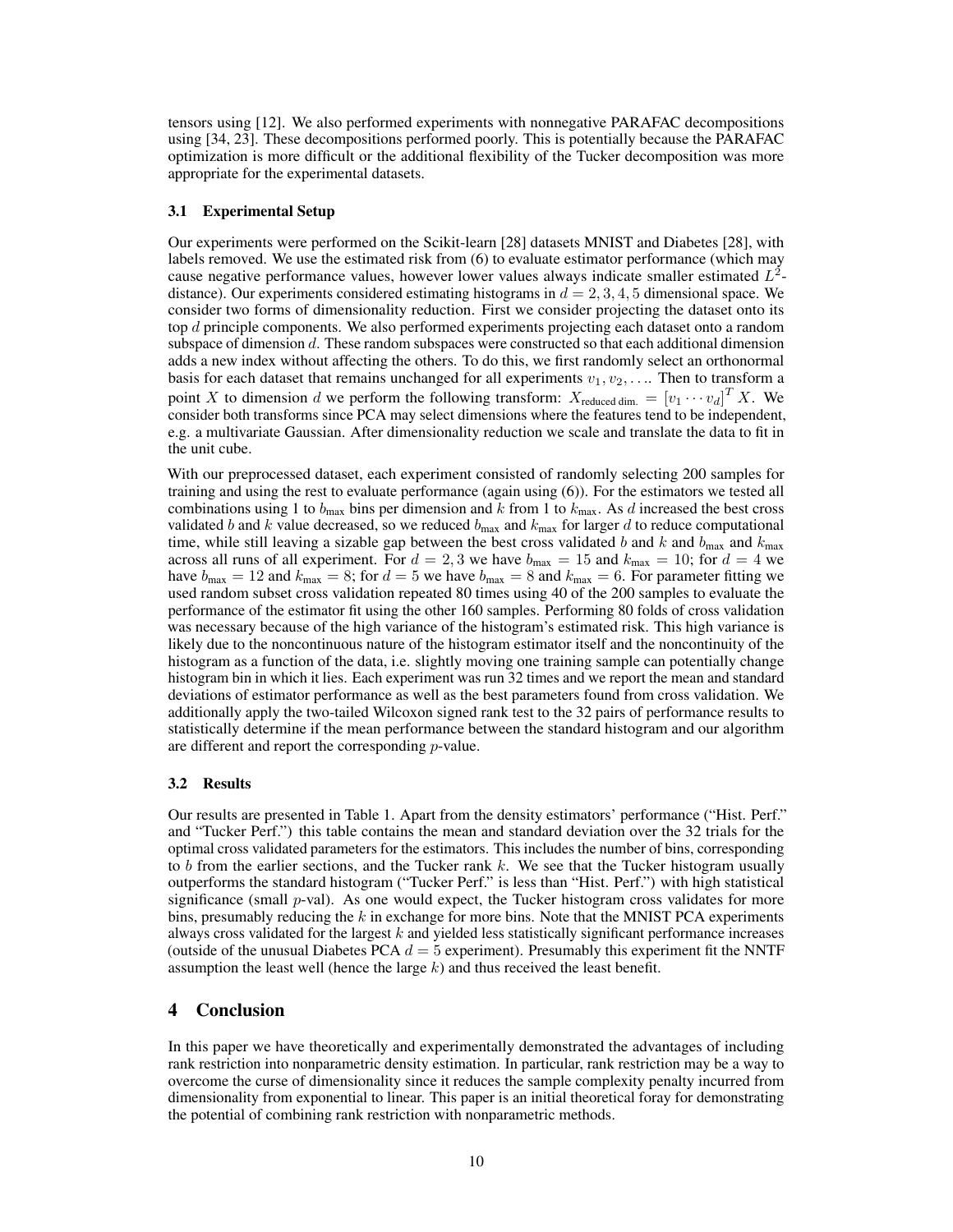# Acknowledgments and Disclosure of Funding

Robert A. Vandermeulen acknowledges support by the Berlin Institute for the Foundations of Learning and Data (BIFOLD) sponsored by the German Federal Ministry of Education and Research (BMBF). Antoine Ledent acknowledges support by the German Research Foundation (DFG) award KL 2698/5- 1 and the Federal Ministry of Science and Education (BMBF) award 01IS18051A. The authors thank Marius Kloft and Clayton Scott for useful discussions related to this work. The authors thank Nicholas D. Sidiropoulos for bringing to our attention some previous works on low-rank nonparametric density estimation.

# References

- [1] Elizabeth S. Allman, Catherine Matias, and John A. Rhodes. Identifiability of parameters in latent structure models with many observed variables. *Ann. Statist.*, 37(6A):3099–3132, 12 2009.
- [2] Magda Amiridi, Nikos Kargas, and Nicholas D. Sidiropoulos. Low-rank Characteristic Tensor Density Estimation Part I: Foundations. *arXiv e-prints*, page arXiv:2008.12315, August 2020.
- [3] Magda Amiridi, Nikos Kargas, and Nicholas D. Sidiropoulos. Low-rank Characteristic Tensor Density Estimation Part II: Compression and Latent Density Estimation. *arXiv e-prints*, page arXiv:2106.10591, June 2021.
- [4] Animashree Anandkumar, Rong Ge, Daniel Hsu, Sham M. Kakade, and Matus Telgarsky. Tensor decompositions for learning latent variable models. *Journal of Machine Learning Research*, 15:2773–2832, 2014.
- [5] Sanjeev Arora, Rong Ge, Ravindran Kannan, and Ankur Moitra. Computing a nonnegative matrix factorization – provably. In *Proceedings of the Forty-fourth Annual ACM Symposium on Theory of Computing*, STOC '12, pages 145–162, New York, NY, USA, 2012. ACM.
- [6] Hassan Ashtiani, Shai Ben-David, Nicholas Harvey, Christopher Liaw, Abbas Mehrabian, and Yaniv Plan. Nearly tight sample complexity bounds for learning mixtures of gaussians via sample compression schemes. In S. Bengio, H. Wallach, H. Larochelle, K. Grauman, N. Cesa-Bianchi, and R. Garnett, editors, *Advances in Neural Information Processing Systems 31*, pages 3412–3421. Curran Associates, Inc., 2018.
- [7] Emmanuel J Candes and Terence Tao. Reflections on compressed sensing. *IEEE Information Theory Society Newsletter*, 58(4):20–23, 2008.
- [8] Efrén Cruz Cortés and Clayton Scott. Consistent Kernel Density Estimation with Non-Vanishing Bandwidth. *arXiv e-prints*, page arXiv:1705.08921, May 2017.
- [9] L. Devroye and G. Lugosi. *Combinatorial Methods in Density Estimation*. Springer, New York, 2001.
- [10] D. L. Donoho. Compressed sensing. *IEEE Transactions on Information Theory*, 52(4):1289– 1306, April 2006.
- [11] David Donoho and Victoria Stodden. When does non-negative matrix factorization give a correct decomposition into parts? In S. Thrun, L. K. Saul, and B. Schölkopf, editors, *Advances in Neural Information Processing Systems 16*, pages 1141–1148. MIT Press, 2004.
- [12] John Duchi, Shai Shalev-Shwartz, Yoram Singer, and Tushar Chandra. Efficient projections onto the `1-ball for learning in high dimensions. In *Proceedings of the 25th International Conference on Machine Learning*, ICML '08, page 272–279, New York, NY, USA, 2008. Association for Computing Machinery.
- [13] Spencer Gordon, Bijan H Mazaheri, Yuval Rabani, and Leonard Schulman. Source identification for mixtures of product distributions. In Mikhail Belkin and Samory Kpotufe, editors, *Proceedings of Thirty Fourth Conference on Learning Theory*, volume 134 of *Proceedings of Machine Learning Research*, pages 2193–2216. PMLR, 15–19 Aug 2021.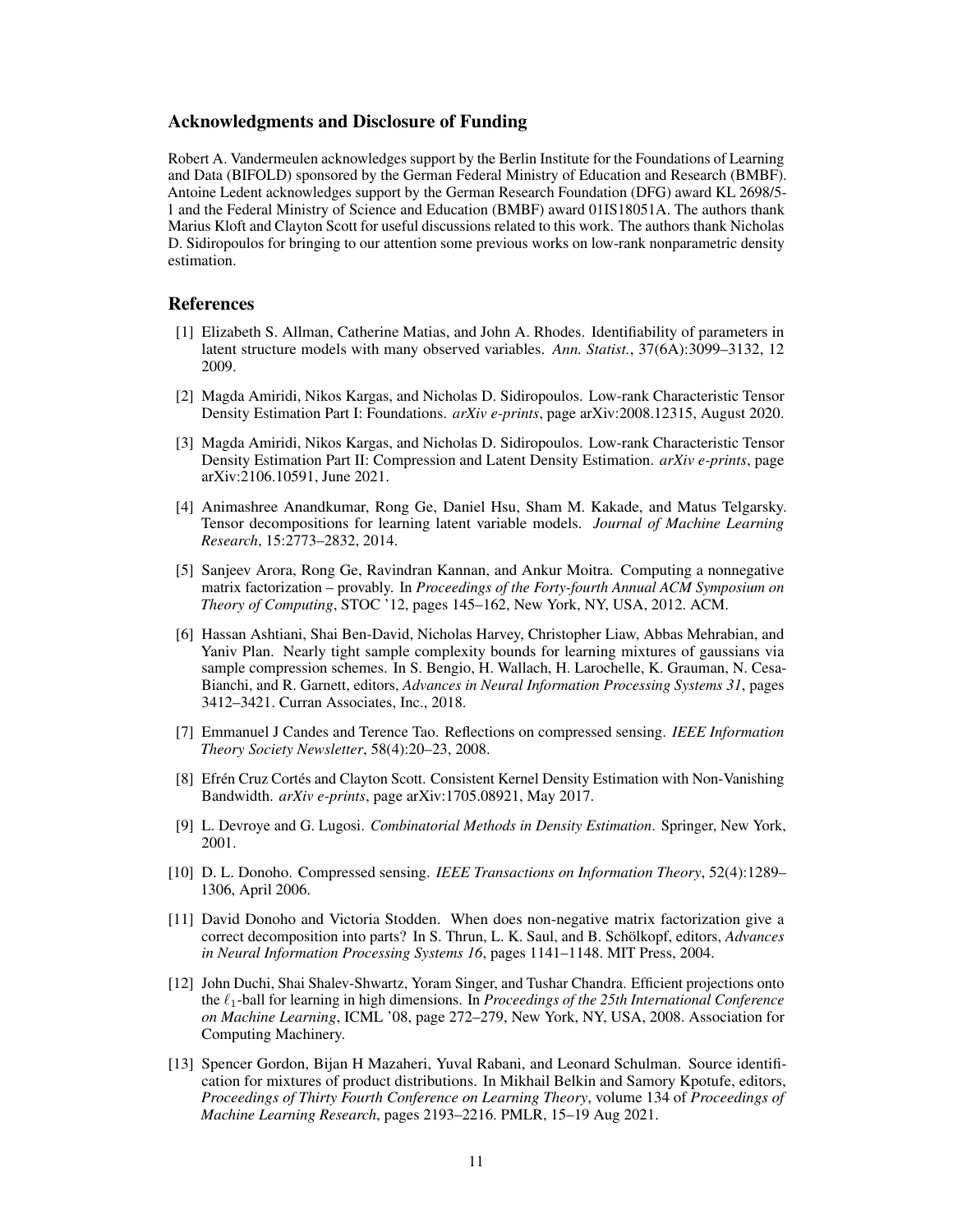- [14] Làszlò Györfi, Luc Devroye, and Laszlo Gyorfi. *Nonparametric density estimation: the L1 view*. John Wiley & Sons, New York; Chichester, 1985.
- [15] Nils-Bastian Heidenreich, Anja Schindler, and Stefan Sperlich. Bandwidth selection for kernel density estimation: a review of fully automatic selectors. *AStA Advances in Statistical Analysis*, 97(4):403–433, Oct 2013.
- [16] Heinrich Jiang. Uniform convergence rates for kernel density estimation. In Doina Precup and Yee Whye Teh, editors, *Proceedings of the 34th International Conference on Machine Learning*, volume 70 of *Proceedings of Machine Learning Research*, pages 1694–1703, International Convention Centre, Sydney, Australia, 06–11 Aug 2017. PMLR.
- [17] Nikos Kargas and Nicholas D. Sidiropoulos. Learning mixtures of smooth product distributions: Identifiability and algorithm. In Kamalika Chaudhuri and Masashi Sugiyama, editors, *Proceedings of the Twenty-Second International Conference on Artificial Intelligence and Statistics*, volume 89 of *Proceedings of Machine Learning Research*, pages 388–396. PMLR, 16–18 Apr 2019.
- [18] Nikos Kargas, Nicholas D. Sidiropoulos, and Xiao Fu. Tensors, learning, and "kolmogorov extension" for finite-alphabet random vectors. *IEEE Transactions on Signal Processing*, 66(18):4854–4868, 2018.
- [19] Hiroyuki Kasahara and Katsumi Shimotsu. Non-parametric identification and estimation of the number of components in multivariate mixtures. *Journal of the Royal Statistical Society: Series B (Statistical Methodology)*, 76(1):97–111, 2014.
- [20] J. Kim and C. Scott. Robust kernel density estimation. *J. Machine Learning Res.*, 13:2529–2565, 2012.
- [21] Jisu Kim, Jaehyeok Shin, Alessandro Rinaldo, and Larry Wasserman. Uniform Convergence Rate of the Kernel Density Estimator Adaptive to Intrinsic Volume Dimension. *arXiv e-prints*, page arXiv:1810.05935, Oct 2018.
- [22] Yong-Deok Kim and Seungjin Choi. Nonnegative tucker decomposition. *2007 IEEE Conference on Computer Vision and Pattern Recognition*, pages 1–8, 2007.
- [23] Jean Kossaifi, Yannis Panagakis, Anima Anandkumar, and Maja Pantic. TensorLy: Tensor Learning in Python. *arXiv e-prints*, page arXiv:1610.09555, Oct 2016.
- [24] Han Liu, Min Xu, Haijie Gu, Anupam Gupta, John Lafferty, and Larry Wasserman. Forest density estimation. *J. Mach. Learn. Res.*, 12:907–951, July 2011.
- [25] Y. P. Mack and M. Rosenblatt. Multivariate k-nearest neighbor density estimates. *Journal of Multivariate Analysis*, 9(1):1–15, March 1979.
- [26] Sahand Negahban and Martin J. Wainwright. Estimation of (near) low-rank matrices with noise and high-dimensional scaling. *Ann. Statist.*, 39(2):1069–1097, 04 2011.
- [27] Sahand Negahban and Martin J. Wainwright. Restricted strong convexity and weighted matrix completion: Optimal bounds with noise. *J. Mach. Learn. Res.*, 13:1665–1697, May 2012.
- [28] F. Pedregosa, G. Varoquaux, A. Gramfort, V. Michel, B. Thirion, O. Grisel, M. Blondel, P. Prettenhofer, R. Weiss, V. Dubourg, J. Vanderplas, A. Passos, D. Cournapeau, M. Brucher, M. Perrot, and E. Duchesnay. Scikit-learn: Machine learning in Python. *Journal of Machine Learning Research*, 12:2825–2830, 2011.
- [29] Yuval Rabani, Leonard J. Schulman, and Chaitanya Swamy. Learning mixtures of arbitrary distributions over large discrete domains. In *Proceedings of the 5th Conference on Innovations in Theoretical Computer Science*, ITCS '14, pages 207–224, New York, NY, USA, 2014. ACM.
- [30] Benjamin Recht, Maryam Fazel, and Pablo A. Parrilo. Guaranteed minimum-rank solutions of linear matrix equations via nuclear norm minimization. *SIAM Rev.*, 52(3):471–501, August 2010.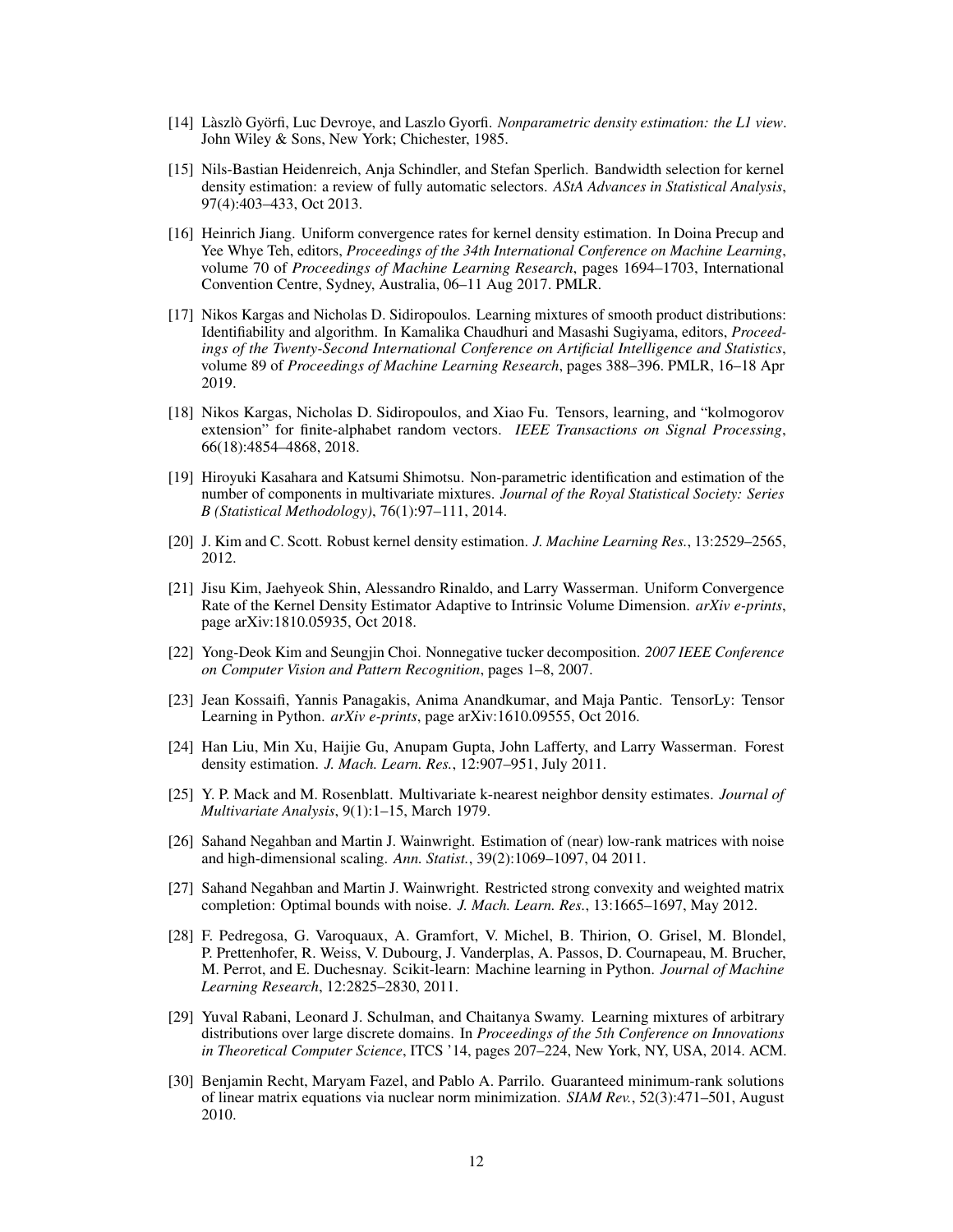- [31] Alexander Ritchie, Robert A. Vandermeulen, and Clayton Scott. Consistent estimation of identifiable nonparametric mixture models from grouped observations. In H. Larochelle, M. Ranzato, R. Hadsell, M. F. Balcan, and H. Lin, editors, *Advances in Neural Information Processing Systems*, volume 33, pages 11676–11686. Curran Associates, Inc., 2020.
- [32] Aaron Schein, Mingyuan Zhou, David Blei, and Hanna Wallach. Bayesian poisson tucker decomposition for learning the structure of international relations. In Maria Florina Balcan and Kilian Q. Weinberger, editors, *Proceedings of The 33rd International Conference on Machine Learning*, volume 48 of *Proceedings of Machine Learning Research*, pages 2810–2819, New York, New York, USA, 20–22 Jun 2016. PMLR.
- [33] Eugene F. Schuster. Incorporating support constraints into nonparametric estimators of densities. *Communications in Statistics - Theory and Methods*, 14(5):1123–1136, 1985.
- [34] Amnon Shashua and Tamir Hazan. Non-negative tensor factorization with applications to statistics and computer vision. In *Proceedings of the 22Nd International Conference on Machine Learning*, ICML '05, pages 792–799, New York, NY, USA, 2005. ACM.
- [35] B. W. Silverman. *Density Estimation for Statistics and Data Analysis*. Chapman and Hall, London, 1986.
- [36] Le Song, Animashree Anandkumar, Bo Dai, and Bo Xie. Nonparametric estimation of multiview latent variable models. In Eric P. Xing and Tony Jebara, editors, *Proceedings of the 31st International Conference on Machine Learning*, volume 32 of *Proceedings of Machine Learning Research*, pages 640–648, Bejing, China, 22–24 Jun 2014. PMLR.
- [37] Le Song and Bo Dai. Robust low rank kernel embeddings of multivariate distributions. In C. J. C. Burges, L. Bottou, M. Welling, Z. Ghahramani, and K. Q. Weinberger, editors, *Advances in Neural Information Processing Systems*, volume 26. Curran Associates, Inc., 2013.
- [38] Behrooz Tahmasebi, Seyed Abolfazl Motahari, and Mohammad Ali Maddah-Ali. On the Identifiability of Finite Mixtures of Finite Product Measures. *arXiv e-prints*, page arXiv:1807.05444, July 2018.
- [39] George R. Terrell and David W. Scott. Variable kernel density estimation. *Ann. Statist.*, 20(3):1236–1265, 09 1992.
- [40] Alexandre B. Tsybakov. *Introduction to Nonparametric Estimation*. Springer Publishing Company, Incorporated, 1st edition, 2008.
- [41] Robert Vandermeulen and Clayton Scott. Consistency of robust kernel density estimators. In Shai Shalev-Shwartz and Ingo Steinwart, editors, *Proceedings of the 26th Annual Conference on Learning Theory*, volume 30 of *Proceedings of Machine Learning Research*, pages 568–591, Princeton, NJ, USA, 12–14 Jun 2013. PMLR.
- [42] Robert A. Vandermeulen. Improving Nonparametric Density Estimation with Tensor Decompositions. *arXiv e-prints*, page arXiv:2010.02425, October 2020.
- [43] Robert A. Vandermeulen, René Saitenmacher, and Alexander Ritchie. A proposal for supervised density estimation. In *NeurIPS 2020 Workshop on Pre-registration in Machine Learning*, 2020.
- [44] Robert A. Vandermeulen and Clayton Scott. Robust kernel density estimation by scaling and projection in hilbert space. In Z. Ghahramani, M. Welling, C. Cortes, N. D. Lawrence, and K. Q. Weinberger, editors, *Advances in Neural Information Processing Systems 27*, pages 433–441. Curran Associates, Inc., 2014.
- [45] Robert A. Vandermeulen and Clayton D. Scott. An operator theoretic approach to nonparametric mixture models. *The Annals of Statistics*, 47(5):2704 – 2733, 2019.
- [46] Leena C. Vankadara, Sebastian Bordt, Ulrike von Luxburg, and Debarghya Ghoshdastidar. Recovery guarantees for kernel-based clustering under non-parametric mixture models. In Arindam Banerjee and Kenji Fukumizu, editors, *Proceedings of The 24th International Conference on Artificial Intelligence and Statistics*, volume 130 of *Proceedings of Machine Learning Research*, pages 3817–3825. PMLR, 13–15 Apr 2021.